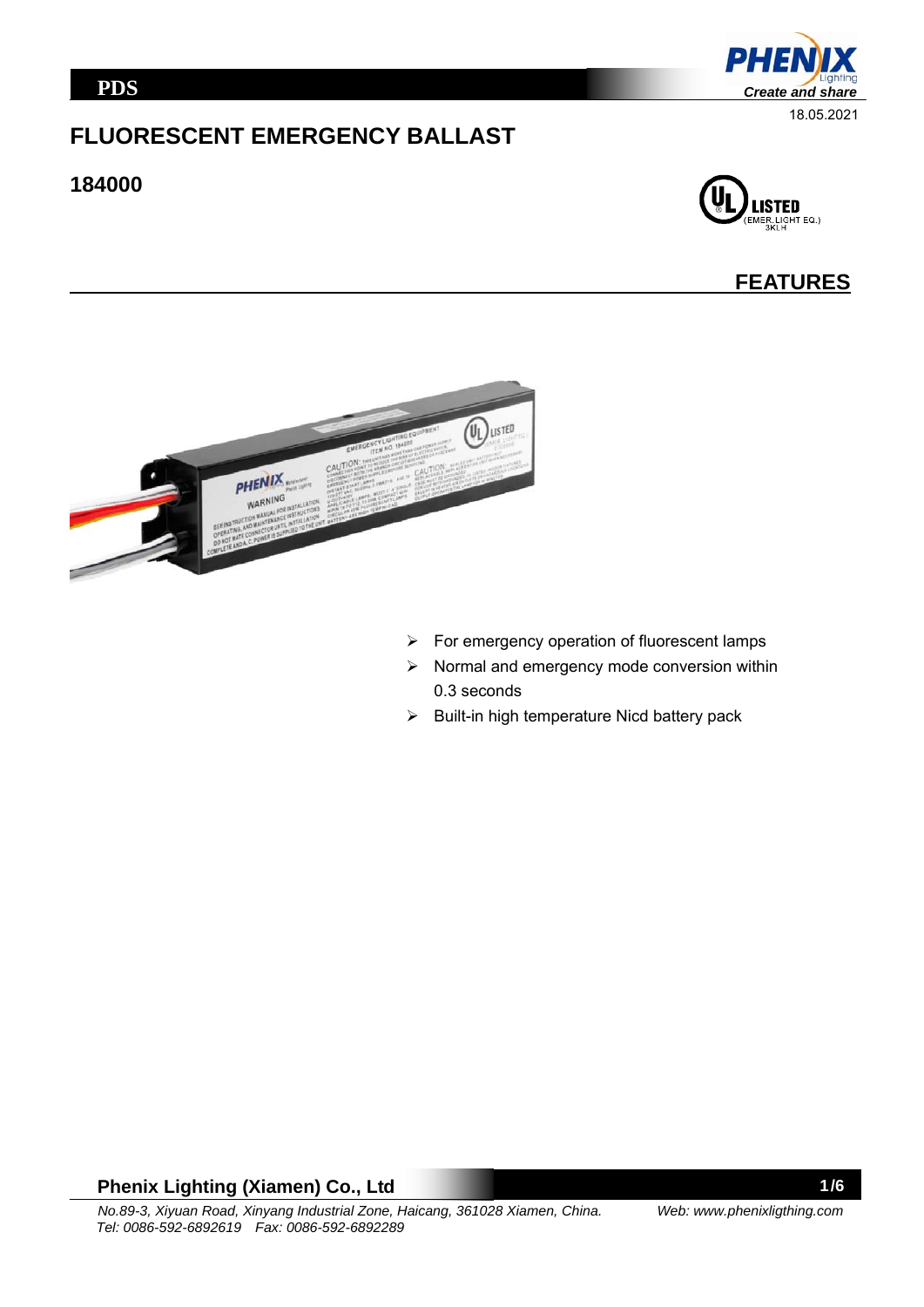

18.05.2021

 **CHARACTERISTICS** 

| <b>Type</b>           | 184000                                                                                                       |  |  |  |
|-----------------------|--------------------------------------------------------------------------------------------------------------|--|--|--|
| Lamp type             | Most 2'-4' single bipin T8 to T12, 17W, 18W, 32W, 36W<br>T5 28W, compact 42W, circular 40W fluorescent lamps |  |  |  |
| Rated voltage         | 120/277VAC                                                                                                   |  |  |  |
| Rated current         | 0.04A                                                                                                        |  |  |  |
| Rated power           | 3.5W                                                                                                         |  |  |  |
| Operation frequency   | 320kHz≥f≥50kHz                                                                                               |  |  |  |
| Power factor          | 0.5                                                                                                          |  |  |  |
| <b>Battery</b>        | Ni-Cd                                                                                                        |  |  |  |
| Charging time         | 24 Hours                                                                                                     |  |  |  |
| Discharge time        | >90 Minutes                                                                                                  |  |  |  |
| Charging cycles       | $≥500$                                                                                                       |  |  |  |
| Charging current      | $0.11A($ Max.)                                                                                               |  |  |  |
| Operation temperature | $0-50^{\circ}$ (32°F-122°F)                                                                                  |  |  |  |
| Initial lumen output  | 500LM                                                                                                        |  |  |  |
| Efficiency            | 70%                                                                                                          |  |  |  |
| Abnormal protection   | Over load, over current, inrush current limiting, short circuit, open circuit                                |  |  |  |
| Wire                  | 18AWG/0.75 mm <sup>2</sup>                                                                                   |  |  |  |
|                       | EN 55015, EN 61547, EN 61000-3-2, EN 61000-3-3; FCC part 1\$; ICES-005                                       |  |  |  |
| Safety standard       | EN 61347-1, EN 61347-2-7, UL924, CSA C.22.2 No. 141                                                          |  |  |  |
| Meas. mm [inch]       | L242 [9.53] x W52 [2.05] x H26 [1.02] Mounting Center: 230 [9.06]                                            |  |  |  |

### **Phenix Lighting (Xiamen) Co., Ltd**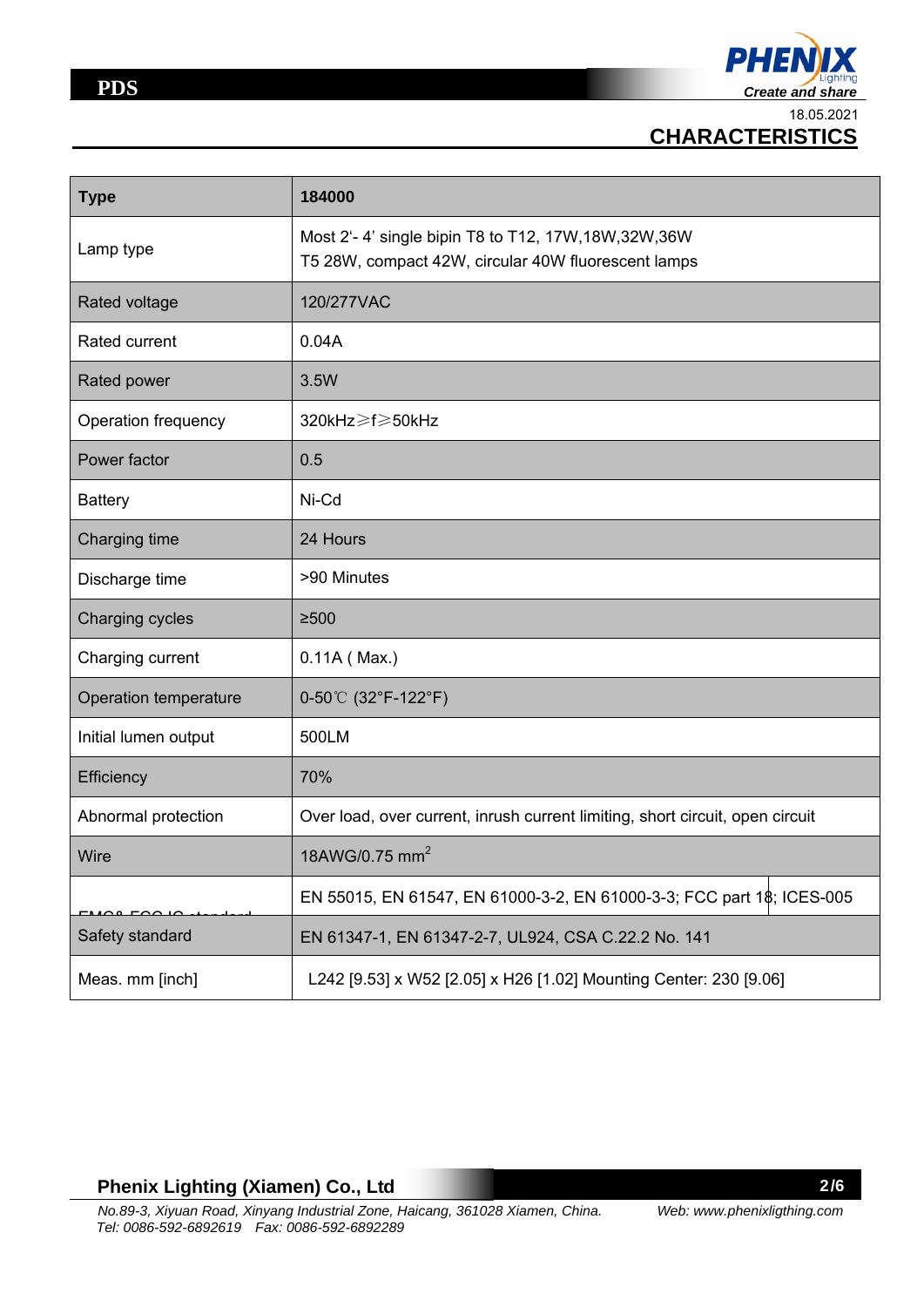**PDS**

18.05.2021

## **WIRING DIAGRAMS**



#### **Phenix Lighting (Xiamen) Co., Ltd**

*No.89-3, Xiyuan Road, Xinyang Industrial Zone, Haicang, 361028 Xiamen, China. Tel: 0086-592-6892619 Fax: 0086-592-6892289* 

3/6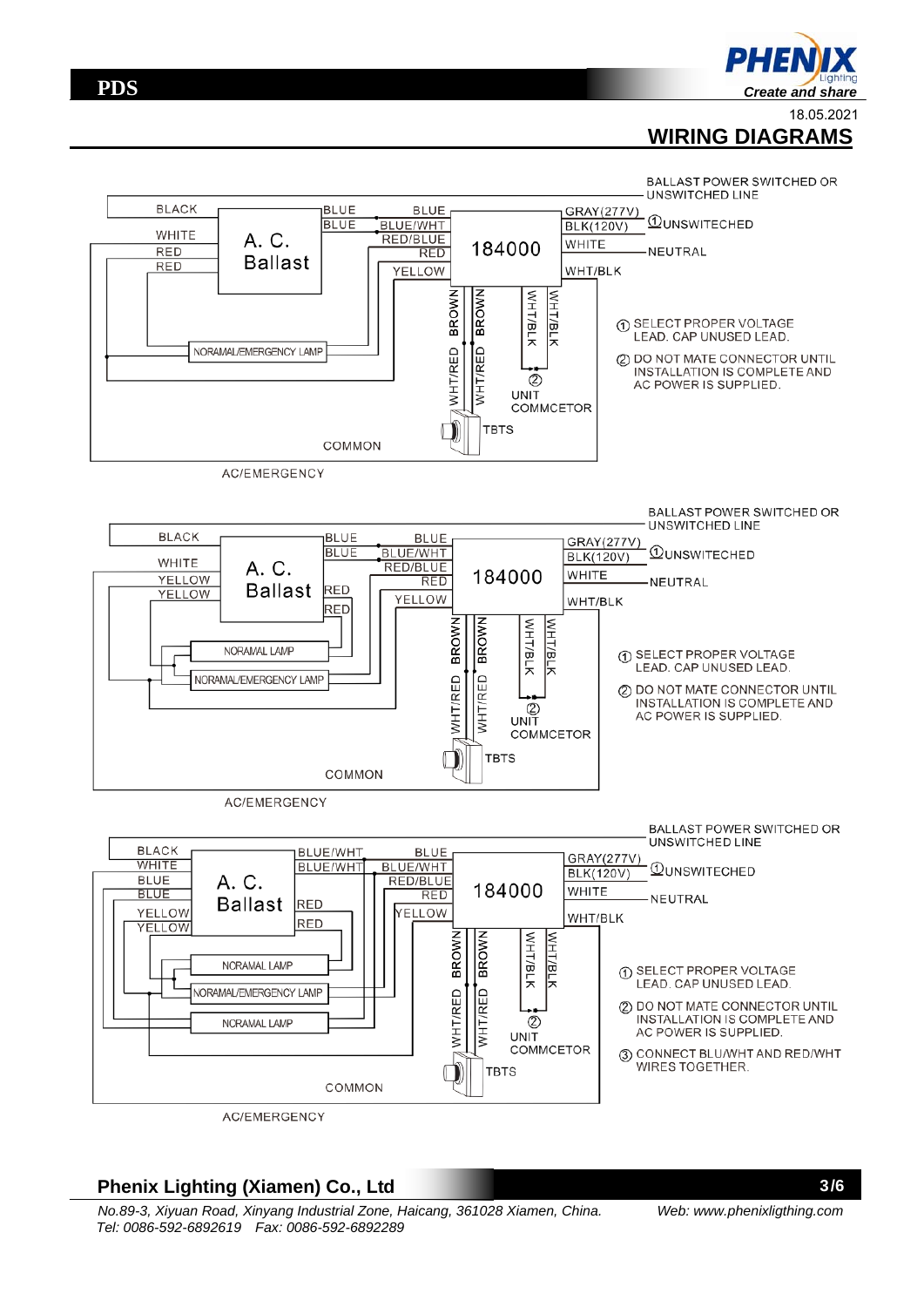## **WIRING DIAGRAMS**



### **Phenix Lighting (Xiamen) Co., Ltd**

*No.89-3, Xiyuan Road, Xinyang Industrial Zone, Haicang, 361028 Xiamen, China. Tel: 0086-592-6892619 Fax: 0086-592-6892289* 

4/6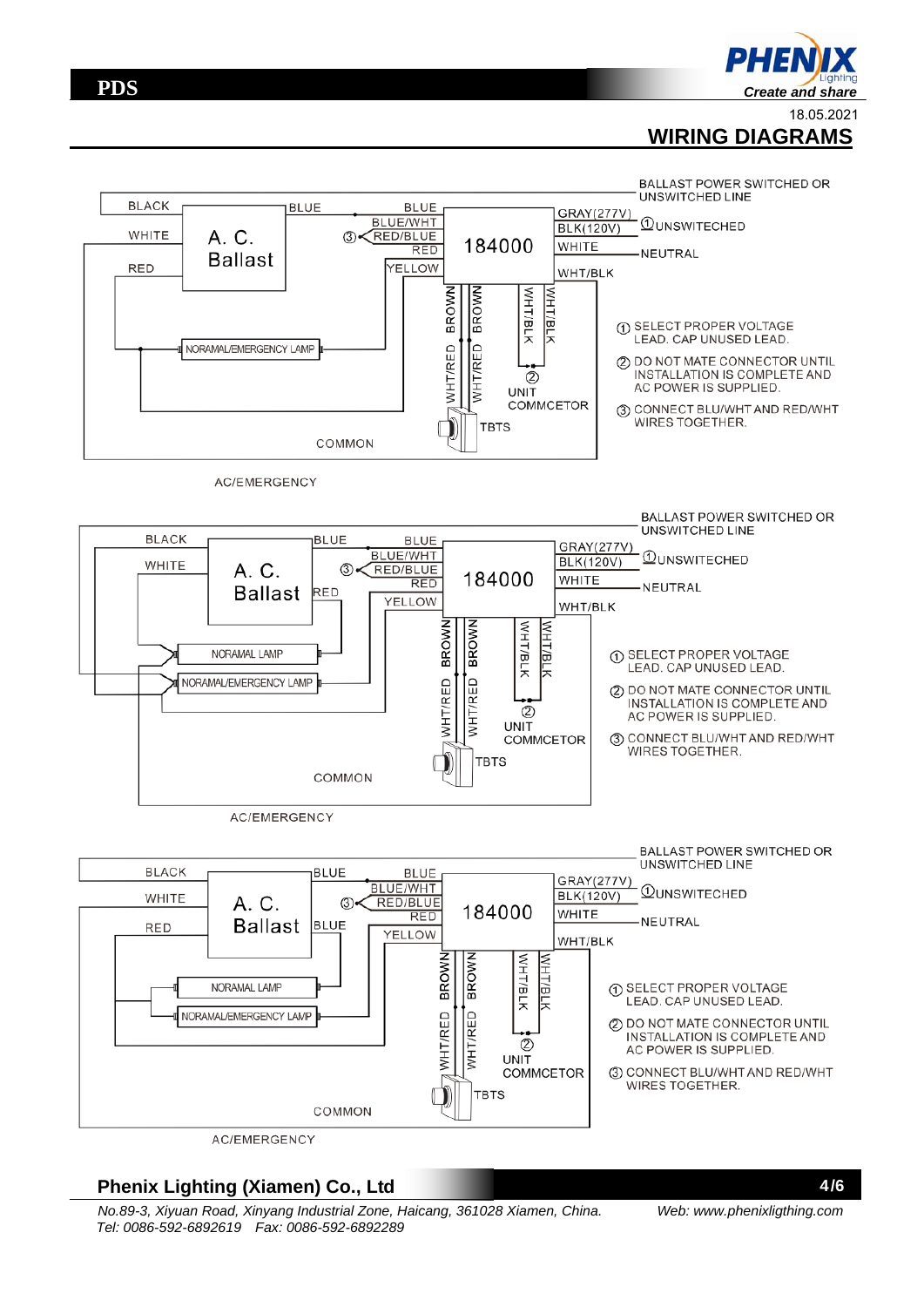

 **WIRING DIAGRAMS**



AC/EMERGENCY

#### **Phenix Lighting (Xiamen) Co., Ltd**

5/6